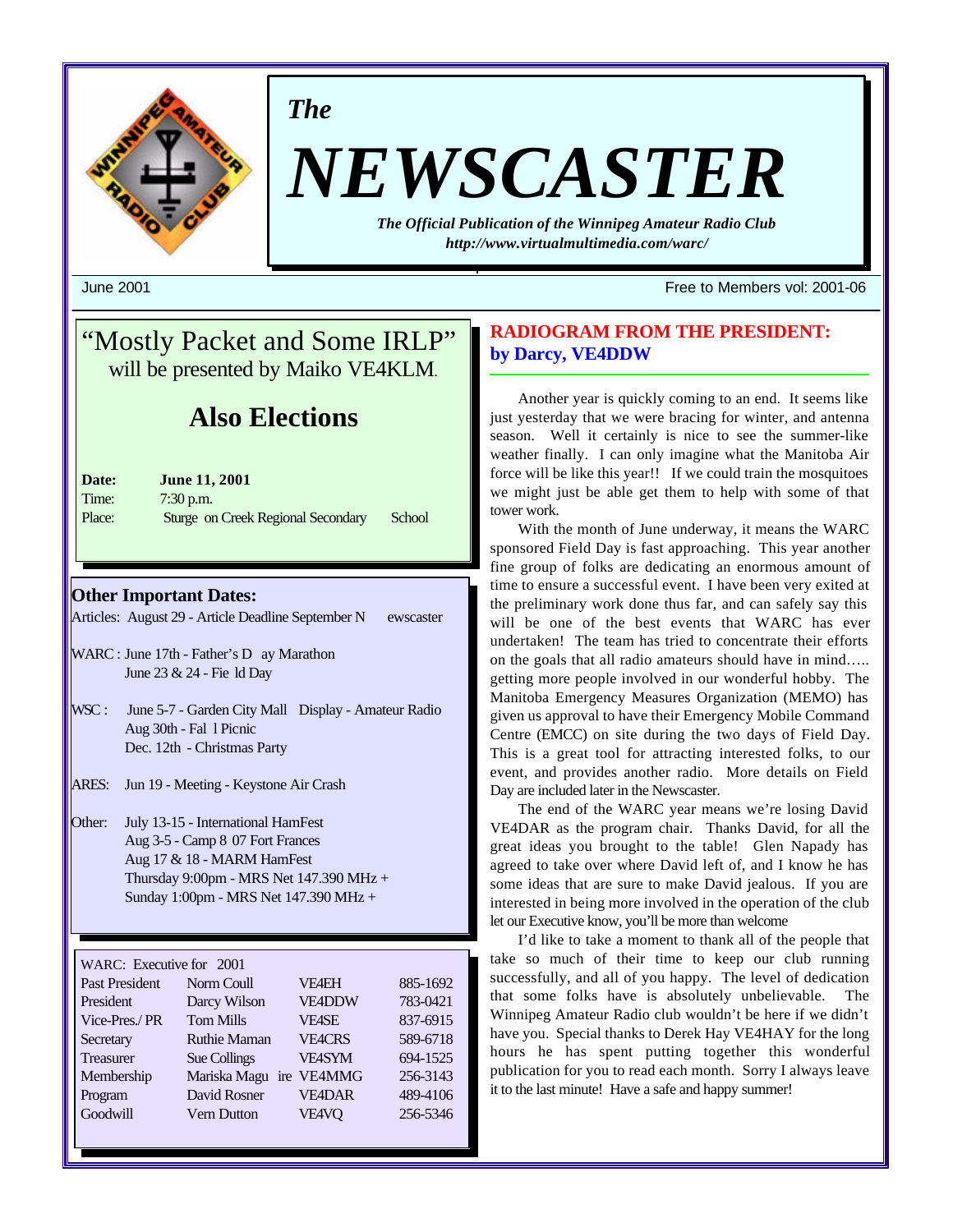#### **Minutes for W.A.R.C. May 14th, 2001 Submitted by Ruthie, VE4CRS**

Vice-president Tom VE4SE called meeting to order at 1935 hours. Individual introductions followed. 39 members attended. A special welcome to Don Schellenberg VE4DOG, a new member.

Moved by Vern VE4VQ and seconded by Gladys VE4GE that the minutes of the April meeting be accepted as printed. Carried. I t was pointed out that there had been an error in printing the date of this week's meeting on the front page of the Newscaster.

#### *Correspondence*

#### Tom VE4SE

Bob Poole VE4MAQ's letter re funding for the Scout Jamboree in PEI this summer was brought to the attention of the members. Bob explained the project to the members, and their need for AA batteries, 6 a day for 15 scouts for 10 days. Discussion followed re importance of helping "our future Amateurs". Moved by Jeff VE4MBQ and seconded by Glen VE4GWN to purchase \$150.00 worth of batteries for Bob's Scouts. Motion carried. Bob expressed his thanks to the members. Their jamboree call sign will be VY2CJX and club brochures will be displayed on site.

#### *Treasurer's Report*

| Sue VF4SYM                       |            |
|----------------------------------|------------|
| Flea Market: - Total revenue     | \$889.66   |
| Total expenses                   | $-$184.26$ |
| Spring 2001 Flea Market Profit - | \$705.40   |
| Report for year end 30-Apr-01.   |            |
| Total revenue                    | \$949.66   |

Total expenses - \$365.62 Profit/(Loss) \$584.04

oarterteenteenteenteenteenteen<br>Se Se Se Se Se Se Se Se Se Se Industry Can ada Amateur Centre Voice 1-888-780-3333 (toll-free) Fax: 1-613-991-5575 Email: spectrum .amateur @ic.gc.ca Web: http://strategis.ic.gc.ca/ spectrum Comments or if you just want to reach us : **Newscaster Editor Winnipeg Amateur Radio Club C/O VE4WSC 598 St. Mary's Road Winnipeg, MB R2M 3L5** http://www.virtualmultimedia.com/ward<br>2022:2022:2023:2023:2023

|            | \$4,073.39 |
|------------|------------|
| \$4,657.43 |            |
| \$42.76    |            |
|            | \$4,700.19 |
|            |            |

#### *Membership*

Mariska VE4MMG

Members have begun to renew their memberships. Membership is still \$15.00. Mariska urged members to renew membership early.

Application form will be in June Newscaster.

Request for WARC jackets. Anyone interested to approach Mariska. We need an order of 12 jackets for a bulk order.

#### *Program*

David VE4DAR

David thanked group leaders for Potpourri experiment this evening. Leading group discussions are: - Rick VE4OV antennas, Albert VE4AJB power supplies, Ed VE4YU logging, Bob VE4RCJ food and beverages, Adam VE4SN operating procedures, Wayne VE4WR intro to HF, and Gladys VE4GE Clara and YL's.

June 11th program is Packet and IRLP by VE4KLM.

David announced his term is ending in June. Names have been put forth for next year's program chair.

#### *RAC*

#### Rick VE4OV

Industry Canada will be "Gazetting" the proposed 12wpm to 5wpm change for full HF access. This new law will take effect before the end of May 2001. IC received 363 responses to their proposition. 80% were in favour of the change.

Rick attended the C.A.R.A.B. meeting with IC and the RAC Board of Directors Meeting and the RAC Annual General Meeting in Cornwall, ON, in late April. RAC President Ken Oelke VE6AFO announced that cost-cutting has brought RAC back into a profitable status, for the second year in a row. Our deficit has been eliminated. He stressed that each RAC member should try to "recruit a friend" to improve membership levels.

Derrick Belbas, VE4VV is coordinating a national contest entry for the coming IARU HF contest in July. Many RAC callsigns across Canada will improve the chances that DX stations will be able to work Canada in the contest.

Rick's Grandson, Andrew Dryden competed in the Winnipeg School Division Science Fair. Andrew received his second Gold Medal for his entry that was displayed at our Homebrew Night.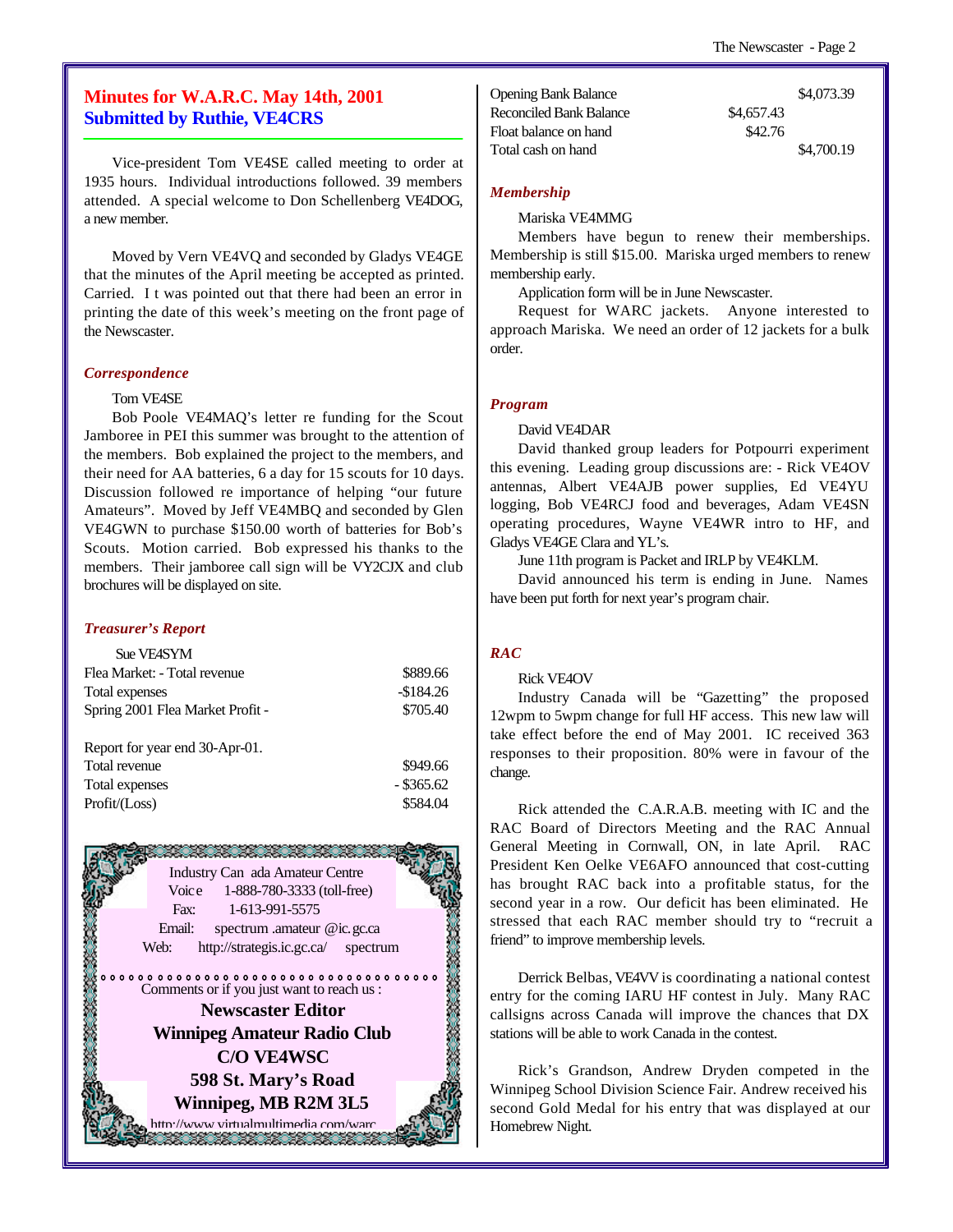## **38th**

## **International HamFest July 13, 14, & 15 ,2001**

### International Peace Garden Manitoba / North Dakota Border

Hosted this year by Winnipeg Amateur Radio Club & the B randon Ama teur Radio Club

#### **Ham of the Year Award**

Nominations are made by submitting a letter which includes the following;

- Signature of Five or more Licensed Amateurs
- A description of the nominee's significant contribution(s) to Amateur Radio
- $\checkmark$  Must be submitted to VE4XN no later than June 30
- $\checkmark$  Voting will begin at 6:00 pm Friday of the Hamfest Weekend
- One those registered are eligible to Vote

Dave Snydal, VE4XN 25 Queens Crescent Brandon MB R7B 1G1 dsnydal@mb.sympatico.ca

#### *ARES*

#### Jeff VE4MBQ

CANWARN Summer Severe Weather season began this morning, and runs to September 9, 2001. There is an ARES operator on-call 0903-2103h daily for VE4WWO at Prairie Storm Prediction Centre.

Spotters that observe reportable weather when there is no net in session should use the 1-800 number that they got at Spotter Training. Non-CANWARN amateurs and members of the public can use 1-800-239-0484 to report sever weather.

Non-CANWARN amateurs who feel obliged to call in reports to a CANWARN Net are asked to notify the Net Controller that they are not CANWARN members.

WX reports should focus on: - ANY Tornadic event or Funnel Cloud

Rotating Wall Cloud Hail >20mm diameter (5 cent piece)

Winds>90Km/h

Rain >50mm/h

Rain>75mm in 203 hrs.

DX Sleuths Adam VE4SN  $DX - "it\,ain't!"$ 

#### *Marathon*

#### Pat VE4PLG

Annual Marathon is on June 17, 2001. Still needing volunteers. Approach Pat if you can volunteer. June 12, 2001 briefing at 1900hrs.

#### *Good & Welfare of the Club*

MARM Ham Fest is at Austin, MB on August 17th and 18th. Supper is at 1700hrs on the 18th.

Field Day – As of time of meeting, still no one to coordinate. Site is booked at Birds Hill Park. MEMO'S EMCC can be at the site if available. At the end of the meeting, the following members volunteered to co-chair Field Day - Bob VE4RCJ, Richard VE4ESX and David VE4DAR. Thank you for your club spirit!

International Ham Fest – will be held on July 13th & 14th at the International Peace Gardens. WARC is hosting. Looking at having permanent executive to handle planning, etc.

#### *New Business*

Rick VE4OV requested members' cooperation in filling out anonymous questionnaire re profile of Hams, what other interests they may have. The objective is so that TCA can advertise to their interests.

Tom VE4SE announced that 4 members on the executive have one term left, and will be leaving end of next year. He requested members to begin thinking of new recruits.

VE4JNF thanked members for contacts made with 53 Scout Group.

VE4SYM presented Ruth VE4XYL with Birthday Card and Flowers from members for her birthday.

There was no loonie draw. Winner of membership draw: - Vern VE4VQ.

After coffee break, members proceeded to various groups for a most informative evening. Again, thanks to the members who took the initiative to lead the groups, and thanks to all who participated. I'm sure we all learned something new.

RADIO ACTIVE MANITOBA

## **WWW.VE4.NET**

Promoting the Spirit of Radio

Bob Hrabi VE4ZAP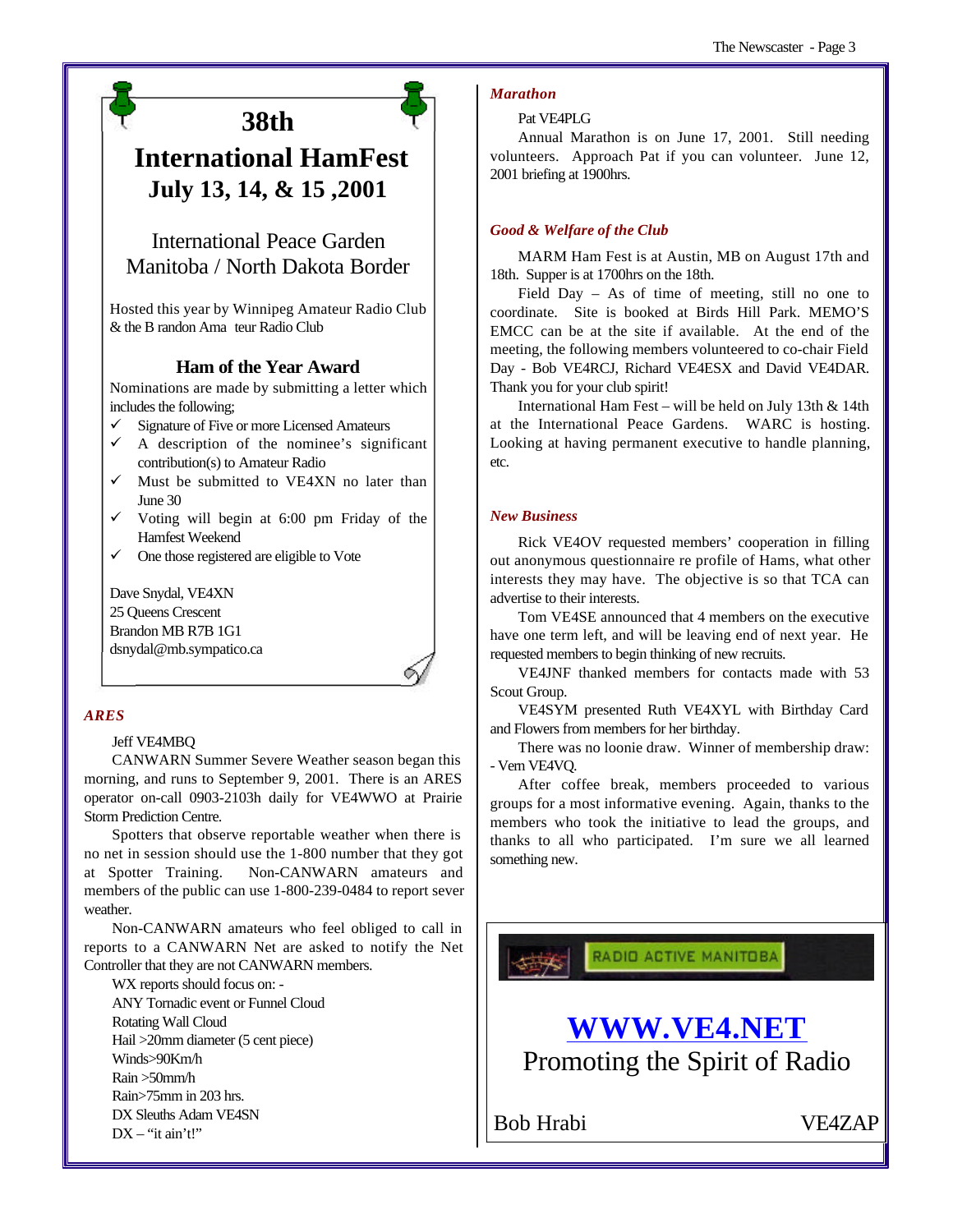#### **Contest Calendar**

#### *June*

|    | 02-03 0000-1600 | CW W W South America Contest       |
|----|-----------------|------------------------------------|
|    | 02-03 1500-1500 | CW IARU Region 1 Fieldday          |
| 09 | 0000-2400       | <b>SSB</b> Portugal Day Contest    |
|    | 09-10 0000-2400 | RTTY ANARTS WW RTTY Contest        |
|    | 09-10 1200-1200 | <b>SSB TOEC WW Grid Contest</b>    |
| 10 | 1100-1300       | SSB Asia-Pacific Sprint            |
| 10 | 1800-2400       | CW/SSB West Virginia QSO Party     |
|    | 16-17 0000-2400 | CW All Asian DX Contest            |
| 17 | 1800-2400       | SSB Kid's Day Operating Event      |
|    | 23-24 1200-1200 | <b>CW SP QRP Contest</b>           |
|    | 23-24 1400-1400 | <b>CW Marconi Memorial Contest</b> |
|    | 23-24 1800-2100 | <b>CW/SSB ARRL Field Day</b>       |

#### *July*

| 01      | $0000 - 2400$   | <b>CW/SSB RAC Canada Day Contest</b> |
|---------|-----------------|--------------------------------------|
|         | 04-05 2300-0300 | CW Fourth of July CW Sprint          |
| $01-02$ | $0000 - 2400$   | SSB Venezuela DX Contest             |
| $01-02$ | 1500-1500       | CW Original - QRP - Contest          |
| 02      | 0500-1300       | CW/SSB DIE (Spanish Island) Contest  |
| 08-09   | 1200-1200       | CW/SSB IARU HF Championship          |
| 09      | 2000-2400       | CW QRP Summer Homebrew Sprint        |
| 15-16   | $0000 - 2400$   | <b>CW SEANET Contest</b>             |
| 15      | 0700-2330       | CW/SSB South Pacific 160m Contest    |
| $15-16$ | 1500-1500       | CW AGCW-DL QRP Summer Contest        |
| 15-16   | 1800-0600       | RTTY North America QSO Party         |
| 16      | $0000 - 2400$   | CW/SSB Colombian Independence Day    |
| 16      | 2000-2200       | CW The Great Colorado Gold Rush      |
| 16      | 2 periods       | CW RSGB Low Power Field Day          |
| 22-23   | 0000-2400       | <b>CW Venezuela DX Contest</b>       |
| 29-30   | 0000-2400       | <b>RTTY Russian RTTY WW Contest</b>  |
| 29-30   | 1200-1200       | <b>CW/SSB IOTA Contest</b>           |
|         |                 |                                      |

#### *August*

| 05-06   | 1600-2359         | <b>CW/SSB W/VE Islands Contest</b> |
|---------|-------------------|------------------------------------|
| 05-06   | 2 periods         | CW/SSB Georgia QSO Party           |
| 06      | 0000-2000         | <b>CW/SSB YO DX Contest</b>        |
| 05-06   | $0001 - 2400$     | SSB Ten-Ten Summer OSO Party       |
| 05      | 1000-2200         | CW/SSB EU HF Championship          |
| 05-06   | 1800-0600         | CW North America QSO Party         |
| 06      | 0100-0300         | CW Inernet CW Sprint Contest       |
| $12-13$ | 0000-2400         | <b>CW WAE DX Contest</b>           |
|         | 12-13 2 periods   | CW/SSB Maryland-DC QSO Party       |
| 19-20   | 1200-1200         | CW Keyman's Club of Japan Contest  |
| 19-20   | Periods           | RTTY SARTG RTTY Contest            |
| 19-20   | 0000-2400         | <b>SSB SEANET Contest</b>          |
| 19-20   | 1800-0600         | SSB North America QSO Party        |
|         | $19-21$ 2 periods | CW/SSB New Jersey QSO Party        |
| 20      | 1800-2359         | CW/SSB CQC Summer QSO Party        |
|         | 26-27 1200-1200   | <b>CW TOEC WW Grid Contest</b>     |
| 26-27   | 1200-1200         | RTTY SCC RTTY Championship         |

| 26-27 1600-0400 | CW/SSB Ohio OSO Party         |
|-----------------|-------------------------------|
| 26-27 1600-2200 | CW/SSB Hawaii OSO Party       |
| 26-27 1600-2200 | CW/SSB South Dakota OSO Party |

#### *September*

| 0000-2400          | <b>SSB All Asian Contest</b>       |
|--------------------|------------------------------------|
| 0000-2359          | PSK PSK 31 Contest                 |
| 1300-1600          | CW AGCW Straight Key Party         |
| 1500-1500<br>02-03 | SSB IARU Region 1 Fieldday         |
| 2300-0300          | CW Labor Day QRP CW Sprint         |
| 1400-0200          | CW/SSB YLRL Howdy Days Contest     |
| 0000-2400          | <b>SSB WAE DX Contest</b>          |
| 1800-2400          | CW SOC Marathon Sprint             |
| 0000-0359          | CW North America 'Sprint'          |
| 2100-2300          | <b>CW/SSB AGB NEMIGA Contest</b>   |
| 0001-2359<br>16-17 | CW/SSB Air Force Anniversary QSO   |
| 16-17<br>Periods   | CW/SSB Washington State Salmon Run |
| 0000-0359          | <b>SSB</b> North America 'Sprint'  |
| 1800-0100          | <b>CW/SSB Tennessee QSO Party</b>  |
| 0000-2400          | RTTY CQ WW RTTY DX Contest         |
| 1200-2359          | SSB Panama Anniversary Contest     |
| 0000-2400          | CW/SSB Louisiana QSO Party         |
| 2 periods          | <b>CW/SSB Texas QSO Party</b>      |
|                    |                                    |

#### **Manitoba Marathon 2001 by Ralph, VE4RY**

#### *<<< Fathers' Day, Sunday, June 17th >>>*

Well, we are almost ready for the big race day. It is less than a month away and there are several hams behind the scenes helping to put everything together. Almost all of our regular volunteers have come through, a few first timers have signed up and we are waiting to hear if the Scouts will be joining us. This is the best turnout we have had in recent years, but we can always make room for a couple more willing hams. Anyone that is still interested can call Pat VE4PLG at 339-3018 and sign up.

The meeting for Marathon volunteers will be held Tuesday, June 12th at 7 pm, Manitoba Sports Federation Building, 200 Main Street on the second floor. Park in the underground parking lot, bring your ticket up and get it stamped for free parking. We should have the t-shirts for that meeting.

This is a big event for Winnipeg and shows off ham radio to the public. This year there is even one race participant coming all the way from Ireland.

A big thank you to all the volunteers and we look forward to seeing you at the meeting.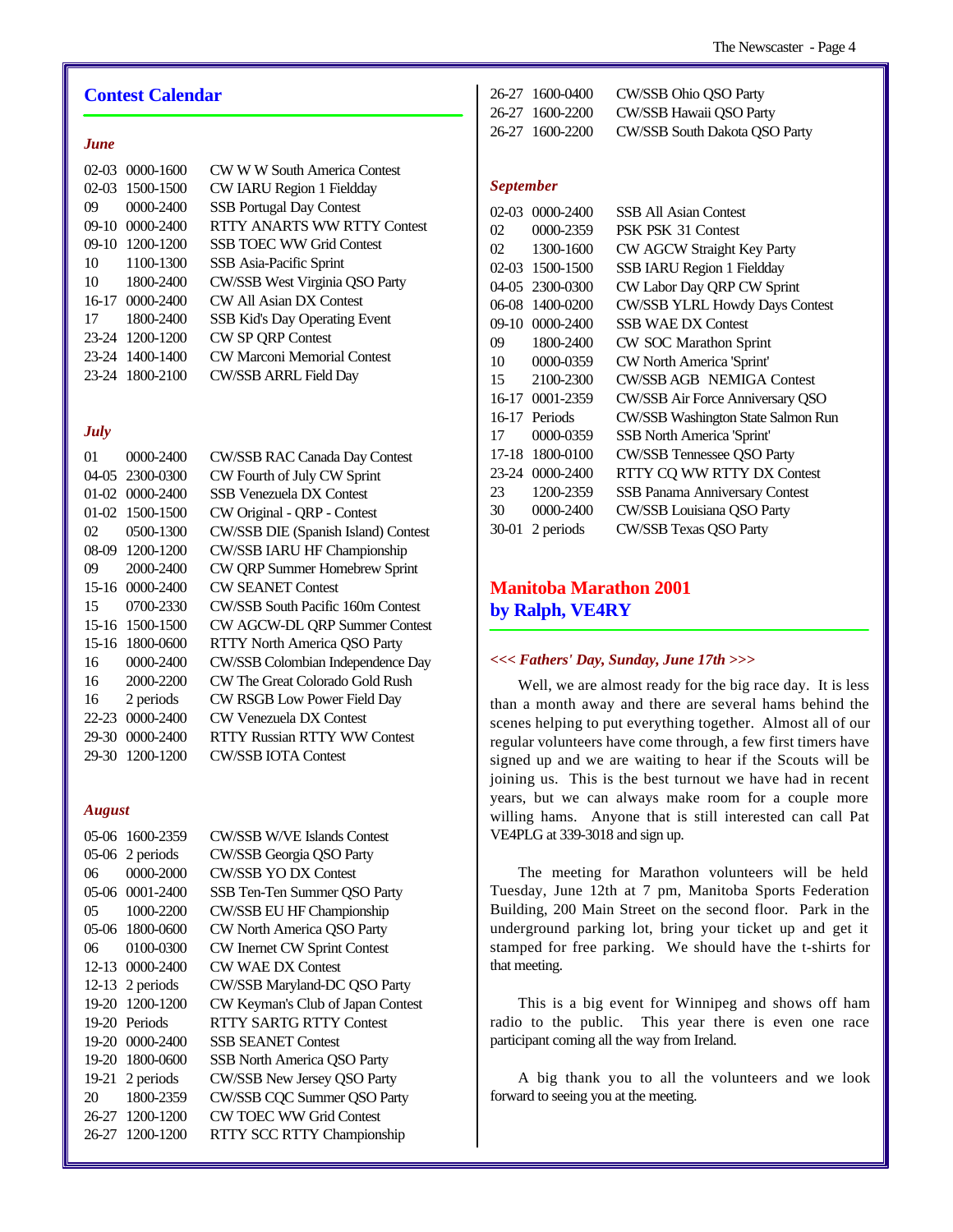#### **WARC's Field Day, June 23/24**

You don't want to miss this one! It will be the WARC Event of the Year. Field Day is the opportunity for amateur radio clubs and individual hams to demonstrate to the public and ourselves our ability to communicate with many stations using temporary set-ups. Electrical power cannot come from mains. ARRL has a point system for various set ups and for the number of stations contacted in each category. And the competition is vigorous!

Why should I get involved? First, you can learn to set up a tower and beam, dipole and vertical antennas. You can see how we supply power to run all of the stations and supports such as lighting for night operations. There will be three HF set-ups with CW and voice capability operating on 10, 15, 20, 40 and 80m. Manitoba Emergency Management's mobile command centre trailer will be on site. A six-meter station will be available, too. And there will be a 2m talk-in on VE4INT and simplex operation for kids. BONUS: you can operate on the various bands and learn to log contacts, even if you aren't yet HF qualified.

At this writing we are still trying to arrange for packet, APRS and ATV stations. There will be a display table with interesting items, sample amateur radio publications, and some handouts.

All of this takes place Saturday and Sunday, June 23/24 at Birds Hill Park, North on Highway 59. The easiest entry is through the East Gate; however, there will be good signage and we will have maps for entering by the main gate off Hwy 59.

The HF stations will be operating from 1300 hours to 1300 hours June 23 and 24.

Helpers are needed for setting up the antennas, stations, tents, and food services. Set up will begin at 1000 hours on June 23, and closing down takes about two hours starting at 1300 hours on Sunday. Drivers with vehicles are required to transport equipment and supplies to and from the Field Day site.

Those interested are asked to contact Richard VE4ESX at 237-6655 (day) and 237-1487 (eve), or Bob VE4RCJ at 477-9125. Oh, I almost forgot to mention the free BBQ on Saturday, June 23 from 1730 – 1900 hours. Bring your own chairs. You will be on your own for food and beverages at other times.

Birds Hill Park charges admission by vehicle. A three-day pass costs \$5.00 and a seasonal pass to any provincial park is \$20.00. Consider a car pool to save money. See you there!

#### **Venturers and Rovers Go Venturing and Roving Eastward to Jamboree By Bob Poole, VE4MAQ**

The 1st Sun Valley Venturers and Rovers (VE4SVV, SC-ARES) of Winnipeg, will be going to the 10th Canadian Scout Jamboree this summer in Cabot Beach Provincial Park in Prince Edward Island. Our Scouting group has been active in amateur radio since the spring of 1998 and will be operating the Special Event Amateur Radio Station, VY2 CJX during the Jamboree from July 5 to July 14.

Our contingent consisting of 10 youth and 2 advisors will be joined by 3 youth and 2 advisors from the 49th Port Coquitlam Venturers from British Columbia. Of the 15 attending, 14 have their Basic licence , 2 have their 12wpm code and hopefully 3 or 4 more will have their code endorsement for HF by that time.

Our station will be located in the X-Centre at the hub of the Jamboree site and will give amateur radio lots of exposure with about 14,000 youth and leaders attending the Jamboree. Personally, I think it would be great if all 14,000 people come through our station, but not all at once. I don't think they would fit.

The majority of our HF operations will be on 20m so be sure to tune around and contact us during the Jamboree. Of course we will also be running a 2m operation for local communications too. We will be operating from 0600h CDT to 1800h CDT daily throughout the Jamboree. For most of the Scouts this will be their first opportunity to use a radio so give a young Scout a thrill by talking to them on the air. Maybe you'll be the encouragement they need to take up an interest in our great hobby.

Special event QSL cards will be available to participants who make contacts and also to those contacts we do make, so why not give us a call.

Prior to the Jamboree this summer, we will be providing communications service at the Scouts Manitoba, Service Area 9 Beaver Camp at Birds Hill Park and the Manitoba Marathon. The enthusiasm of our 4 newest Hams: Eric, Deirdre, Kelvin and Don should add some spice to these events. These 3 youths and 1 advisor just completed their Basic licence in May. Congratulations to the 4 of them.

Thanks to all the amateurs who supported our C. J. Fundraising raffle at the WARC Flea Market in April. Congratulations to VE4GF, VE4DAR and VE4SYM who won the prizes.

Thanks also to WARC for their financial donation to our group going to the Jamboree. We really appreciate the support. Maybe we'll bring you a souvenir of the Jamboree.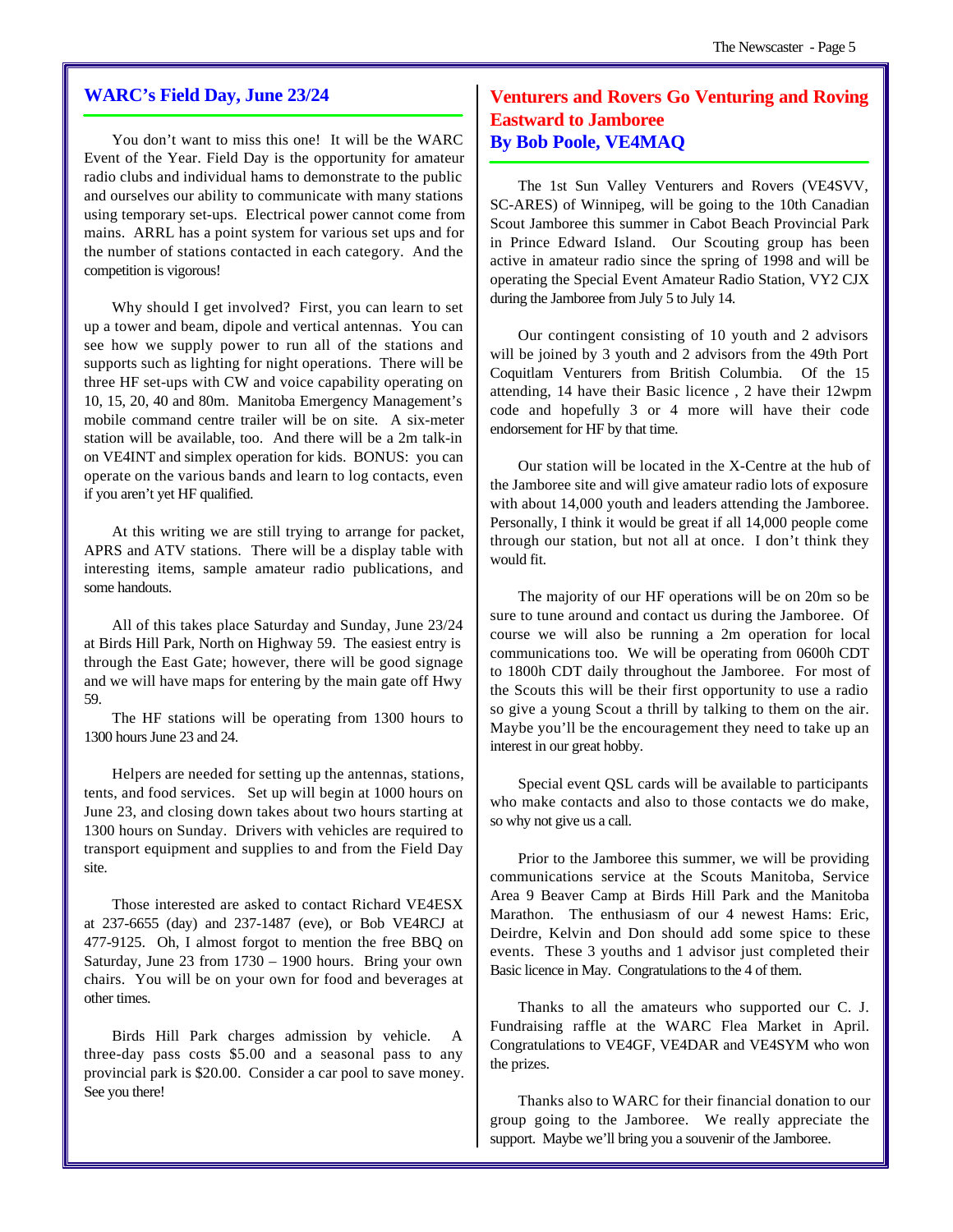#### **First HF Contact! By Alexander VE4APN**

On February 23 of this year I bought my first HF rig from Les VE4CCC; a barebones Atlas 210X about which I knew absolutely nothing. While waiting for the manual to show up I looked at back issues of QST and CQ and utilized the search engines on my computer. The Atlas story began to unfold and quite a story it is (Herb Johnson W6QKI SK). For the next couple of months I talked to local Amateurs about setting up a rudimentary HF station in a tiny studio apartment, read all the related postings rec.radio.amateur newsgroup regarding antenna, power supply, transmatch, CW key, suitable mic for voice over HF operation. With all the necessary know-how and bits and pieces in place I went on air last weekend in April to see if everything would work. I'll share the following e-mail to my chief advisor :-)

April 28, 2001

#### Ron VE4QP

Tried the Trans Canada Net today. Band conditions on 20M were really bad couldn't hear anything out East. Locally, I heard Gil VE4AG loud and clear (turned gain and volume way down to keep from going deaf). I'm living on top of his antenna hi. Anyway I used his natural voice to tune in the frequency on the Atlas 210X. It really is a l'll beauty. Net control was on the BC coast, Vancouver, I think. I could make him out ok. In the excitement of my very first HF phone contact I didn't write anything down. When he called for more stations I piped up and got stomped on good. Tried again... "QRZ there is another one out there, I got the name ve4 and pn , Winnipeg anybody relay ". A VE5 relayed my complete call sign, no traffic. To think with a vintage rig, cheapo knock-off CB mic and store bought portable HF antenna stuck out a tenth floor window facing East I made my first contact with the West coast, amazing! I can only imagine what I'll be able to do when band conditions are really good. Next time round I'll ask for a signal report.

"...CW key to IRLP, all the fun stuff in between, Amateur Radio has to be the most interesting and engaging hobby of all...."

#### **Program By David VE4DAR**

WARC meeting, June 11: "Mostly Packet and Some IRLP" will be presented by Maiko VE4KLM. Maiko's presentation will be about the latest in packet; who is involved; and how to get started in packet. Then he will give us an overview of IRLP, which has attracted "no coders" to long distance QSO's.

#### **Membership Report by Mariska, VE4MMG**

Summer is almost here and soon everyone will be enjoying warmer days. The June WARC meeting will be the last before we adjourn for the summer holidays. The next meeting will be in September.

WARC memberships become due at the end of Sep 2001, so here is a chance to renew early and avoid the September rush. Please see the application form elsewhere in this Newscaster or visit the WARC Web Site at http://www.virtualmultimedia.com/warc/

Some members have expressed interest in acquiring WARC jackets. If you are interested in a jacket, please contact Mariska VE4MMG. We require a minimum of 12 jackets before we can place a bulk order.

#### **Winnipeg ARES Report by Jeff, VE4MBQ - Winnipeg EC**

WPGARES dues for 2001-02 are due this month, annual dues are \$10 per year, please make your cheque payable to "Winnipeg ARES" and bring to the June meeting.

Thirteen members provided volunteer amateur communications May 11,12,13 for the Canadian Team Handball Junior Championships. Thanks to Interlake Amateur Radio Club for use of VE4ARC. Thanks to Richard VE4KAZ for organizing and managing this ARES operation. Special thanks to our volunteers:

VE4s AJR, DL, YYL, RCJ, DAR, KU, CRS, CDP, HK, GWB, MMG, MJM, KAZ.

CANWARN will run until 09SEP, volunteer controllers are on-call 0930-2130h daily. Spotter reports should focus on:

> ANY Tornadic event or Funnel Cloud Rotating Wall Cloud Hail >20mm diameter (5cent piece) Winds>90Km/h Rain>50mm/h Rain>75mm in 2-3 hrs

Tim Rhind VE4TJR has set up a private, members-only web-site as an adjunct to the public WPGARES site. The private site is for information that is distributed at our meetings but not for public use ( e.g. Roster, Telephone fan-out, Emergency Plan, WWO Net Controller info, etc). If this is news to you please contact TJR or MBQ.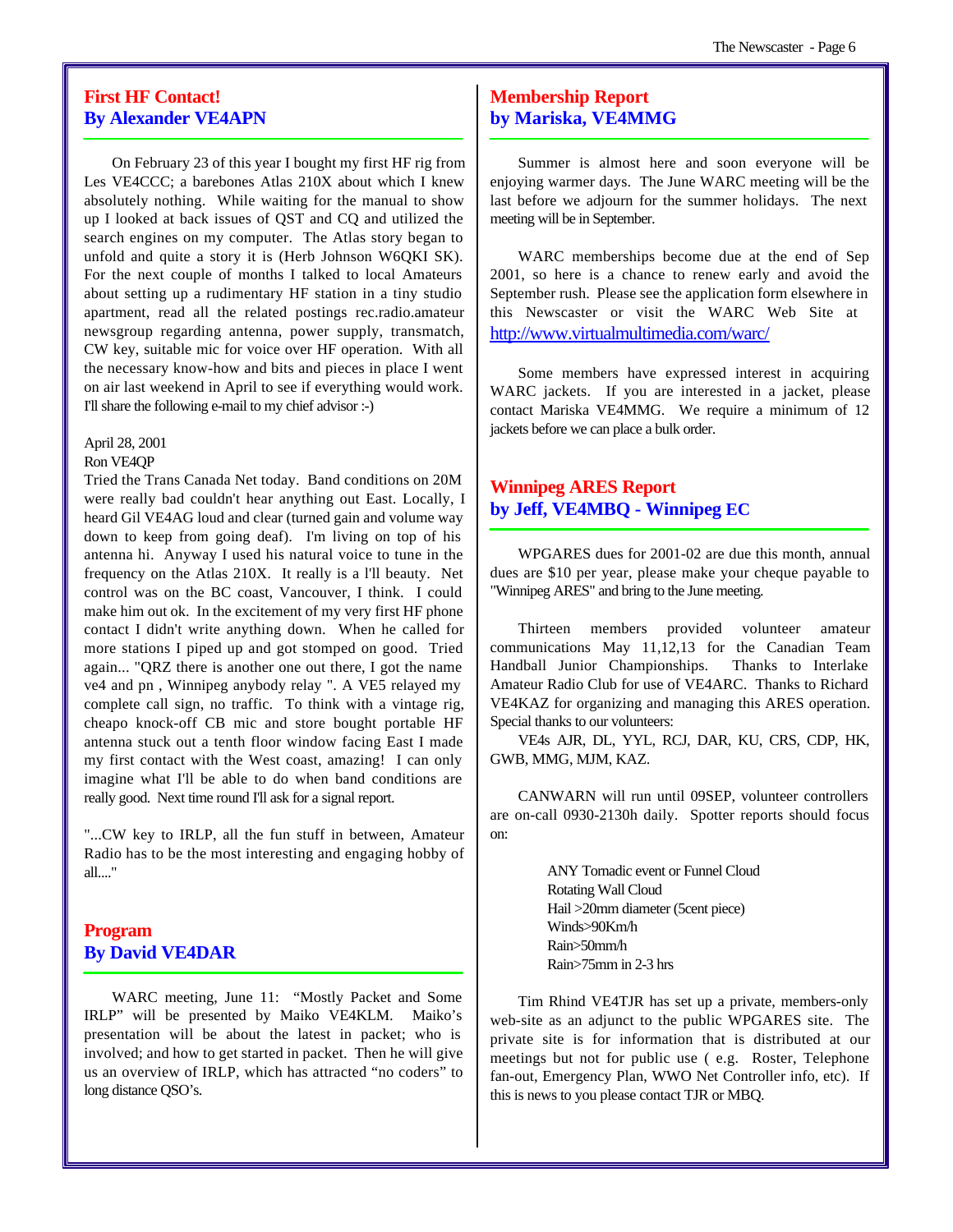WPGARES will be partnering with WARC for the WARC Field Day 23,24JUN at Birds Hill Park. We will be staffing the MEMO Emergency Mobile Command Centre (EMCC) that will be on-site. 12 WPGARES volunteers are required, please contact MBQ ASAP to take a shift or two.

Our next meeting will be TUE 19JUN 1900h at West Kildonan Library 365 Jefferson Ave. Guest speaker SSGT Paul Kentziger from WPS will be giving us a presentation about the Keystone Air Crash, this meeting will be for WPGARES members only. The JUL meeting is cancelled unless absolutely required, so monitor the two MRS Nets in the week leading up to 17JUL. The next scheduled meeting after June is TUE 21AUG 1900h at West Kildonan Library, we will have a guest speaker from Emergency Preparedness Canada.

#### **RAC Bulletins**

**www.rac.ca/~racnews/othernotices/racbullemail.htm**

#### *RAC Bulletin 01-029E*

#### *RAC Convention 2002*

July 26,27,28,and 29 2002 marks the date of the Second RAC National Convention. The event will take place on the above dates in the city of Vernon British Columbia. The sponsoring clubs are the North Okanagon Amateur Radio Club (NORAC) and the Orchard City Amateur Radio Club (OCARC) Further details will be announced when available via bulletins and a website address to follow.

#### *RAC Bulletin 01-031E*

#### *CARAB 16 Meeting in Cornwall*

Radio Amateurs of Canada met with Industry Canada officials at the semi-annual spring meeting of the Canadian Amateur Radio Advisory Board (CARAB) in Cornwall, ON. on April 26th.

The following were highlights of the meeting.

- $\upphi$  Industry Canada confirmed that a Canada Gazette notice will soon be released with regard to reducing the 12 wpm code requirement to 5 wpm for full HF operating privileges.
- $\upphi$  Industry Canada has found and corrected errors in the new automatic exam generator. There still may be some minor problems to be corrected in the next version.
- ƒ Industry Canada and RAC are working toward reciprocal operating agreements with Hong Kong, Thailand and bringing operating agreements with other countries up-to-date.
- $\%$  Industry Canada and RAC agreed that amateurs should be well aware of Radio Frequency Fields (RFF) and have an understanding of the application of Health Canada's Safety Code 6. Industry Canada and RAC are also

working to ensure the public and amateur operators have access to information on this subject.

 $\&$  Discussions on enforcement of the radio regulations continue. Industry Canada has limited resources and therefore highly depend on Amateurs to be responsible operators capable of resolving internal disputes. For further information visit <www.rac.ca/faqgovt4.htm>.

More details of the discussions will be published in the CARAB 16 meeting minutes and provided at a later date on the Industry Canada website

http://strategis.ic.gc.ca/SSG/sf01778e.html

#### *RAC Bulletin 01-036E*

#### *B + 5 get full HF privileges*

In a notice from Industry Canada the Technical Requirements set out in the Radiocommunication Information Circular 2 (RIC-2), "Standards for the Operation of Radio Stations in the Amateur Radio Service", has been amended.

Effective May 19, 2001, this notice grants full operating privileges in all amateur radio frequency bands below 30 MHz to amateur radio operators holding the basic and 5 w.p.m. Morse code qualification.

Copies of the revised RIC-2 are available from the Industry Canada web site at:

http://strategis.gc.ca/SSG/sf01226e.html

#### **How to get HAM E-mail bulletins**

Have you ever wondered how you can stay on top of the current happenings in amateur radio. Then why not subscribe to the RAC e-maill bulletin service. Check this URL for more info:

http://www.rac.ca/~racnews/othernotices/racbullemail.htm

#### **RAC.ca Email alias server**

If you wish to obtain a callsign e-mail address, simply send a message to alias @rac.ca with

"Callsign=realaddress" in the body of the message.

For example, if my callsign were VA4QSL and my real (current) email address were ham@qth.net, I would send a message to alias@rac.ca with the following in the body of the message:

VA4QSL=ham@qth.net

Any subsequent mail addressed to VA4QSL@rac.ca would be redirected to ham@qth.net. Of course it goes without saying that such mail would NOT go anywhere near RAC headquarters nor be seen by RAC officials.